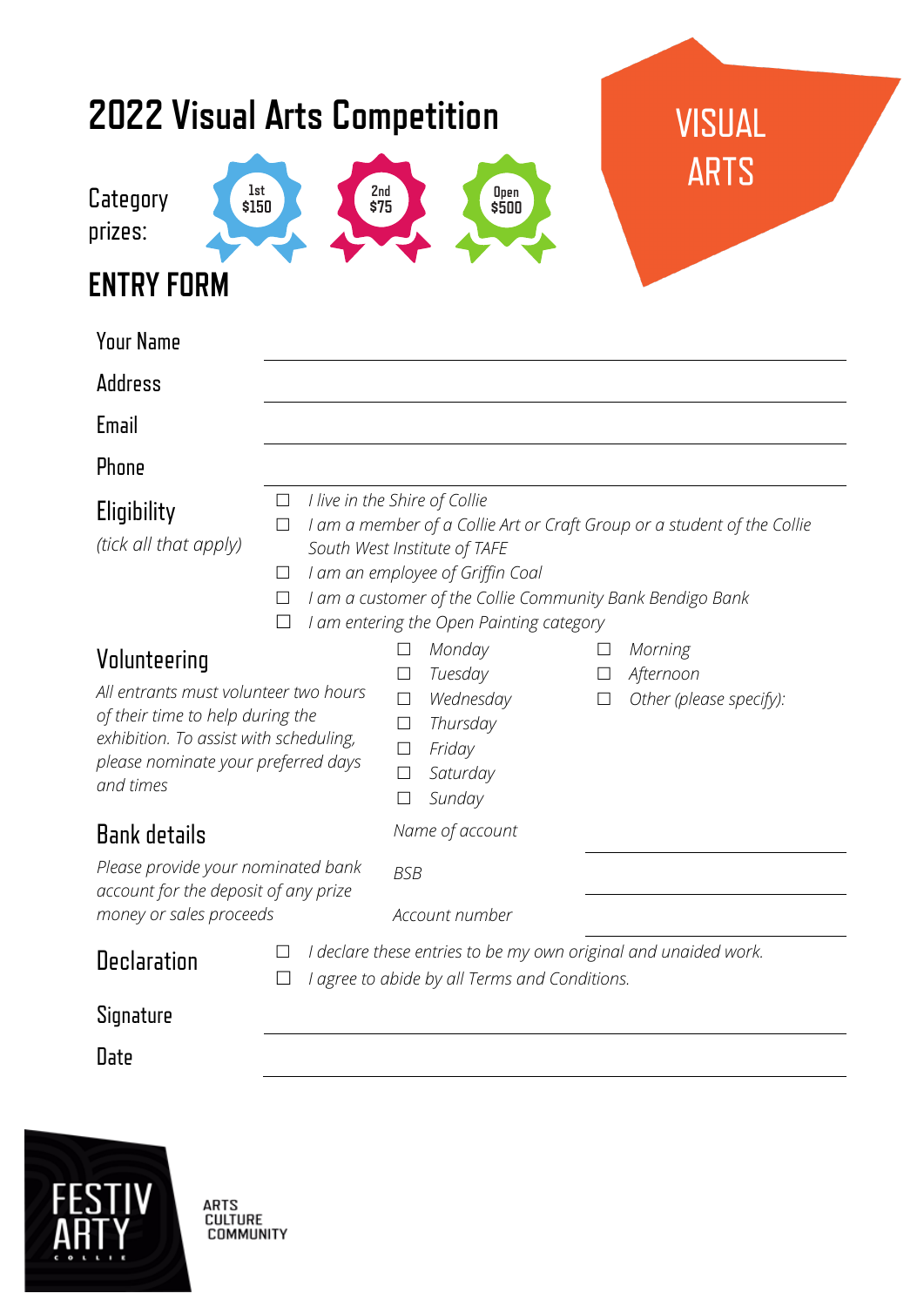| Title          | <b>Description or Artist Statement</b>                                                                                                                                                                                                                                                                                                                                  | Size* | $ $ Price $^{**}$ | Category*** |
|----------------|-------------------------------------------------------------------------------------------------------------------------------------------------------------------------------------------------------------------------------------------------------------------------------------------------------------------------------------------------------------------------|-------|-------------------|-------------|
| $^{\prime}$ 1. |                                                                                                                                                                                                                                                                                                                                                                         |       |                   |             |
| 2.             |                                                                                                                                                                                                                                                                                                                                                                         |       |                   |             |
| З.             |                                                                                                                                                                                                                                                                                                                                                                         |       |                   |             |
| 4.             |                                                                                                                                                                                                                                                                                                                                                                         |       |                   |             |
| 5.             |                                                                                                                                                                                                                                                                                                                                                                         |       |                   |             |
| 6.             |                                                                                                                                                                                                                                                                                                                                                                         |       |                   |             |
| 7.             |                                                                                                                                                                                                                                                                                                                                                                         |       |                   |             |
| 8.             |                                                                                                                                                                                                                                                                                                                                                                         |       |                   |             |
| 9.             |                                                                                                                                                                                                                                                                                                                                                                         |       |                   |             |
| 10.            |                                                                                                                                                                                                                                                                                                                                                                         |       |                   |             |
|                | * Height, width and depth of artwork in mm. Depth is required for three-dimensional works only. **If you would like to put a selling price on your artwork so that it may be sold, please indicate. Please remember to allow f<br>commission, which will be deducted from the retail price. ***Choose the category that best suits your artwork from the list overleaf. |       |                   |             |

|                                                 | Price** | $\mathsf{C}$ ategory $^{***}$ |  |  |
|-------------------------------------------------|---------|-------------------------------|--|--|
|                                                 |         |                               |  |  |
|                                                 |         |                               |  |  |
|                                                 |         |                               |  |  |
|                                                 |         |                               |  |  |
|                                                 |         |                               |  |  |
|                                                 |         |                               |  |  |
|                                                 |         |                               |  |  |
|                                                 |         |                               |  |  |
|                                                 |         |                               |  |  |
|                                                 |         |                               |  |  |
|                                                 |         |                               |  |  |
|                                                 |         |                               |  |  |
|                                                 |         |                               |  |  |
|                                                 |         |                               |  |  |
|                                                 |         |                               |  |  |
|                                                 |         |                               |  |  |
|                                                 |         |                               |  |  |
|                                                 |         |                               |  |  |
|                                                 |         |                               |  |  |
|                                                 |         |                               |  |  |
| ndicate. Please remember to allow for 30% sales |         |                               |  |  |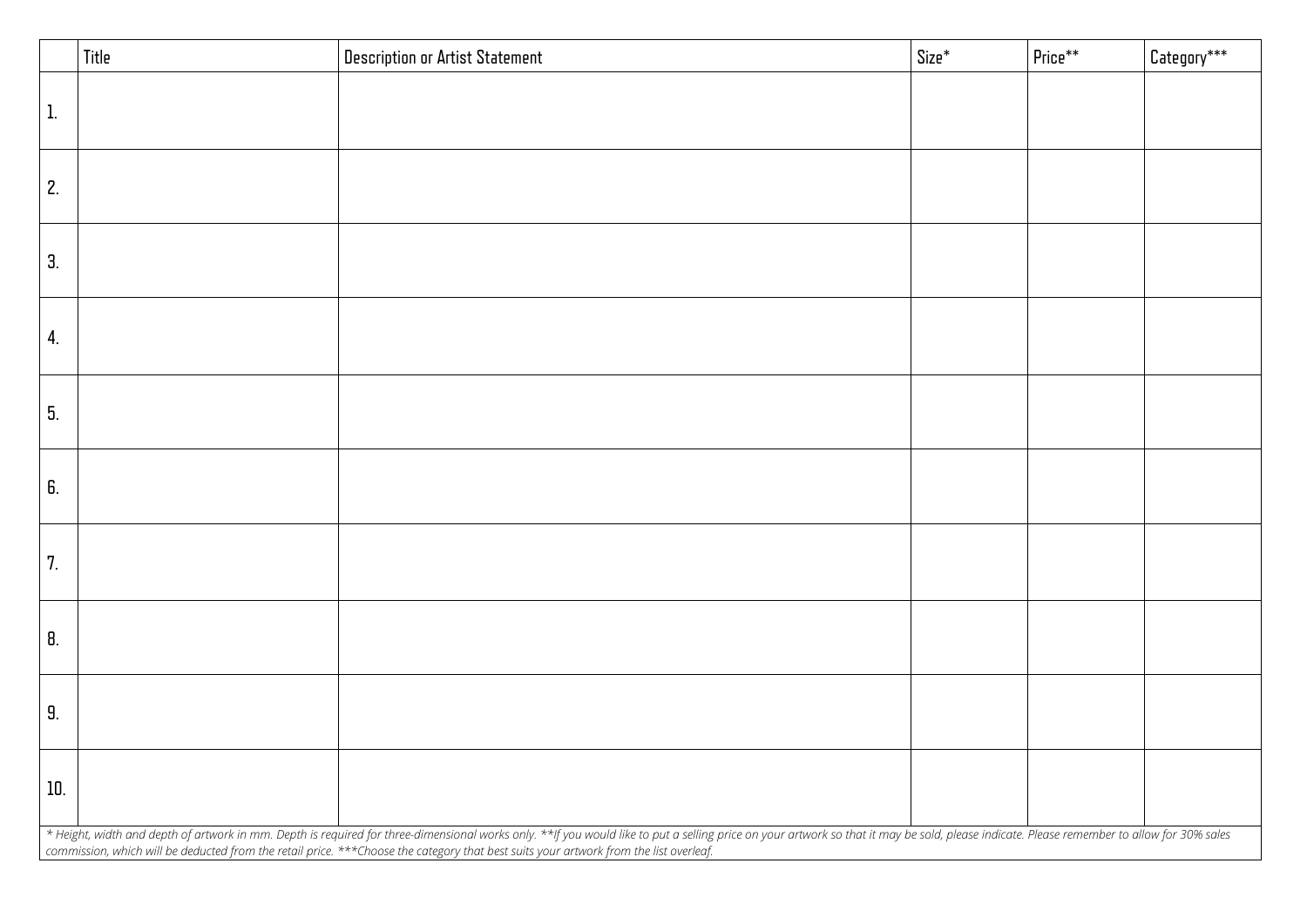## **Visual Arts Competition**



## VISUAL ARTS

## **List of Categories**

- A. Painting Open to Residents and Non Residents – Composed using 1 medium
- B. Painting Acrylic/Oil– Composed using 1 medium
- C. Painting Acrylic/Oil Landscapes and Seascapes – Composed using 1 medium
- D. Water Colour/Printmaking Composed using 1 medium
- E. Dry Works on Paper Charcoal, Pastels, Pencil
- F. Mixed Media (2D)
- G. Novice sections A-F 1<sup>st</sup> or 2<sup>nd</sup> year entering
- H. Youth Art 12yrs & Under
- I. Youth Art 13 18yrs
- J. Photography Yesterday, Today & Tomorrow
- K. Photography Portrait
- L. Photography Landscape
- M. Photography Flora and Fauna
- N. Photography Collie's Landmarks
- O. Photography Black and White
- P. Photography Drone
- Q. Photography Youth 12 yrs & Under
- R. Photography Youth 13 18yrs
- S. Mixed Media including 3D Sculpture
- T. Mixed Media including 3D Sculpture Youth 12yrs & Under
- U. Mixed Media including 3D Sculpture Youth 13 – 18yrs
- V. Wood in Art Form turned or other
- W. Turned Wood Bowls and Platters
- X. Turned Wood Hollow Vessels
- Y. Turned Wood Embellished with resin/inlay etc
- Z. Ceramics Functional
- AA. Ceramics Sculptural
- BB. Digital Media
- CC. Digital Media Youth 12yrs & Under
- DD. Digital Media Youth 13 18yrs
- EE. Patchwork/Quilting Own Work
- FF. Patchwork/Quilting Professionally **Quilted**
- GG. Hand Applique Quilts
- HH. Machine Applique Quilts Own Work
- II. Machine Applique Quilts Professionally **Ouilted**
- JJ. Hand Embroidery including Candle Wicking
- KK. Needlework eg Cross Stitch
- LL. Textiles
- MM.Knitting and Crotchet
- NN. Youth Handicraft 12yrs & Under
- OO.Youth Handicraft 13 18yrs
- PP. Mosaics